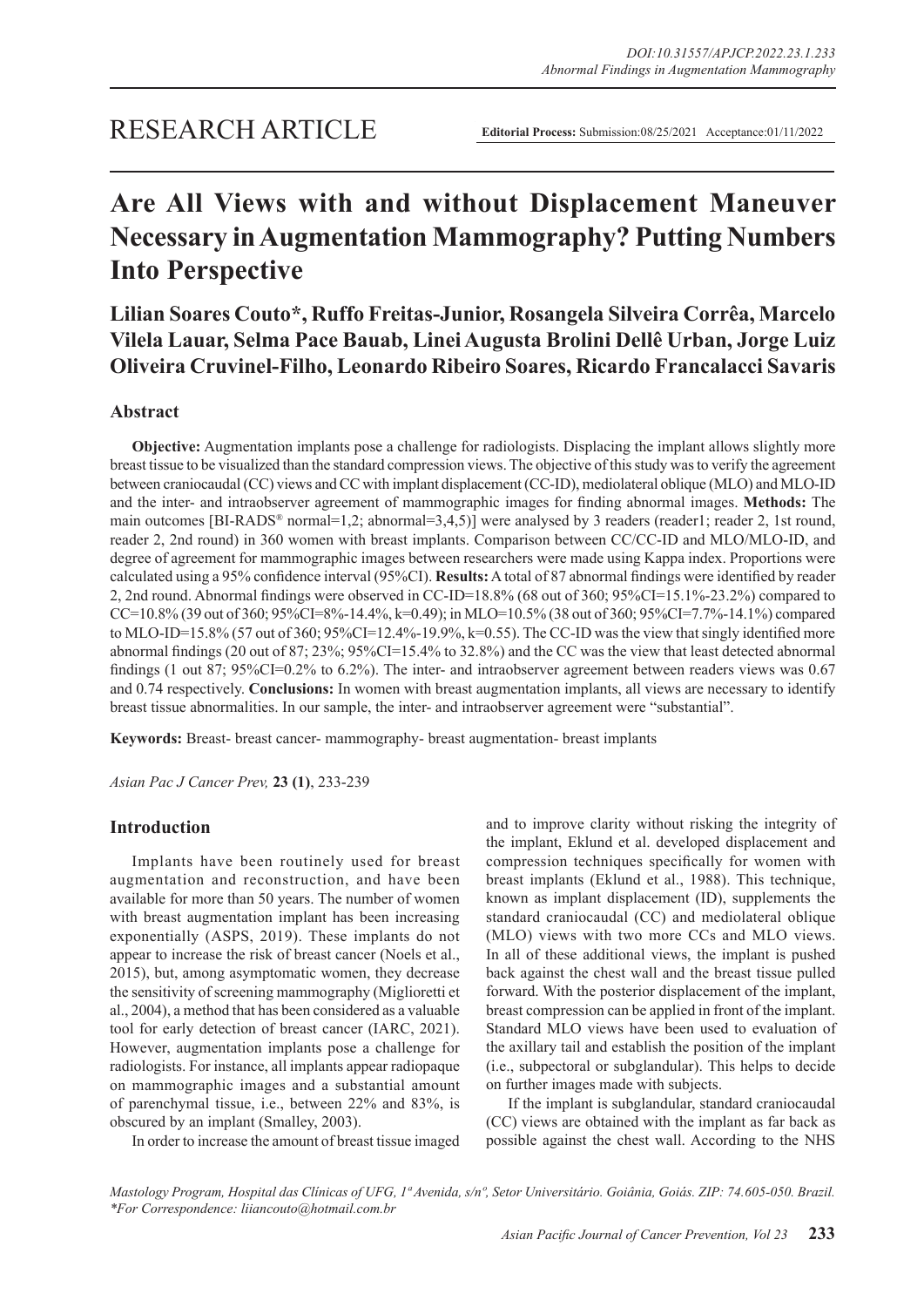#### *Lilian Soares Couto et al*

Breast Screening Programme statement, if the implant is subpectoral, it is still considered beneficial to perform both standard CC views and CC-ID views, the only difference being that the implant edge is less likely to be felt during positioning (Phes et al., 2017). Displacing the implant allows slightly more breast tissue to be visualized than the standard compression views (Shah and Jankharia, 2016). In addition, mammography of women with mammary implants gives higher radiation doses when compared with those without implants. The mean glandular dose median for standard views is higher than ID views due the greater compressed breast thickness, was found 3.3 mGy for CC and 1.2 mGy for CC ID in a previous study (Couto et al., 2019). However, there are scant data available to support these additional views. It would be important to known how many radiologic findings are found when one or both views are used to support the NHS Breast Screening Programme statement (Phes et al., 2017). These data may provide a percentage of abnormalities that are missed and identified by these views, both combined and individually, according to the position of the breast implant. Furthermore, we were not able to find any relevant data assessing the inter- and intraobserver variability of BI-RADS® classification in mammograms with breast augmentation, only in breasts without implants (Lee et al., 2017; Masroor et al., 2016; Lazarus et al., 2006; Abdullah et al., 2009; Skaane et al., 1997).

Thus, this study was intended to compare the identification of abnormal findings using CC and CC-ID views in augmentation mammography. As secondary objectives, we added the MLO and MLO-ID views to the craniocaudal views and verified the inter- and intraobserver agreement of mammographic findings in women with breast implants.

## **Materials and Methods**

#### *Study design*

This is a retrospective cross-sectional study for analyzing mammographic images of female patients with breast implants.

#### *Setting*

The mammographic exams were performed from July 1st, 2015, through November 30th, 2017, in a private clinic located in the city of Goiânia, GO, Brazil.

#### *Participants*

Women were included in analyses if they came for a mammography examination and had prior breast augmentation. Standard and implant displacement views were performed in all subjects. Those with normal or abnormal findings were included. Patients who had previously undergone surgery due to breast cancer, those with tissue expanders or reconstruction, those with a contraindication for performing the maneuver (capsular contracture) and those who had a request from their attending physician to avoid implant displacement were excluded.

#### *Variables*

The presence or absence of abnormal radiologic findings in the CC and CC-ID views in both breasts were the main outcome. Abnormalities were classified according to the 5th edition of the American College of Radiology (ACR) lexicon BI-RADS® (ACR, 2013). Data were further divided according to the position of the implant (subglandular or subpectoral) in order to compare the percentage of abnormal findings identified in each view.

#### *Data source*

Mammographic exams were initially screened from the database by a radiologist/author (LSC). Mammographic exams were performed by experienced radiologic technologist with continuous training using a fully digital FujiFilm Amulet FDR MS-1000 in accordance with international standards (IAEA, 2011). Images were stored and accessed from an OsiriX MD database with Picture Archiving and Communication System server (PACS; version 3.02) and a DICOM (Digital Imaging and Communication in Medicine) storage system. Images were analyzed using Coronis display (Coronis 5MP LED MDCG-5221 display, Barco, Kortrijk, Belgium) Mammographic incidences were obtained according to the American College of Radiology (ACR, 2018); in brief, craniocaudal (CC) and mediolateral oblique (MLO) views, without implant displacement were obtained. Next, the same views, but with displacement of the implant (MLO-ID and CC-ID), were acquired, yielding a minimum of eight images per patient.

#### *Measurement*

Readings were performed using a standard questionnaire by two radiologists/authors (SPB and LU). Briefly, a) the position of the implant, b) ACR BI-RADS® findings were recorded, and c) each finding was assigned to one of the views.

#### *Bias*

In order to reduce bias, mammographies were blindly examined by two radiologists/authors (SPB and LU) to assess inter- and intraobserver variability. To assess intraobserver variability, mammographic views were blindly analyzed by a senior radiologist/author (SPB) and then a second time after 90 days. Both radiologists/authors are board certified radiologists and nationally renowned for their expertise as experienced mammographers. Due to seniority, readings from SPB were considered for interobserver variability. For intraobserver variability, the second reading performed by the senior radiologist/author (SPB) was considered for comparison, due to the training effect of the first reading.

#### *Study size*

Sample size was based on previous reports on kappa statistic for mammographic interpretations (Lazarus et al., 2006; Abdullah et al., 2009; Skaane et al., 1997) and calculated according to the literature (Temel and Erdogan, 2017). With an expected overall kappa of 0.58 (0.52 to 0.66) for the analysis of mammography, and by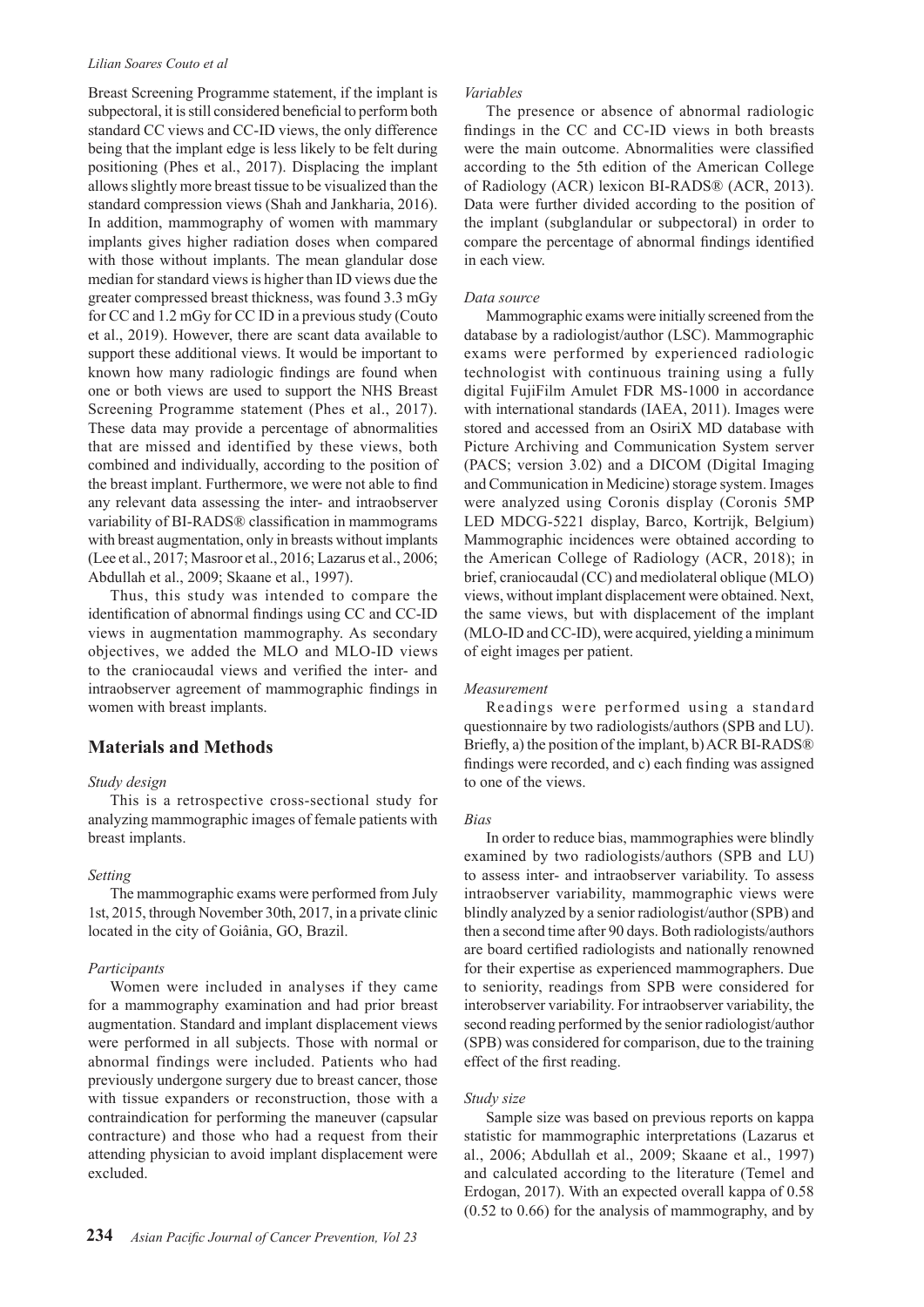considering an alpha error=0.001 and a beta error=0.2, a minimum of 268 cases would be necessary.

Sample size for comparing two proportions was calculated as described in the literature (Hulley et al., 2013) considering an expected proportion of  $29\% (\pm 10\%)$ of abnormal radiological findings in mammograms and a confidence level of 95%. These figures yielded a minimum of 335 cases.

#### *Quantitative variables*

BI-RADS® findings were divided into two classes: those that were normal (i.e, BI-RADS® 1 or 2), and those that were abnormal (i.e, BI-RADS® 3, 4 or 5). The binary outcome was chosen in order to simplify clinical importance and statistical analysis. Representative images of abnormal findings are depicted in Figures 1 and 2.

#### *Statistical methods*

Cohen Kappa was used for inter- and intraobserver agreement calculation between readers and CC and CC-ID views. Kappa agreement was considered as previously reported (Landis and Koch, 1977), briefly, "poor" (κ < 0.0), "slight" (0.0  $\leq$  κ  $\leq$ 0.2), "fair" (0.21  $\leq$  κ  $≤$  0.4), "moderate" (0.41 ≤ κ ≤ 0.6), "substantial" (0.61  $\leq$   $\kappa$   $\leq$ 0.8), and "almost perfect" (0.81 $\leq$  $\kappa$   $\leq$ 1.0) agreement among raters. Proportions were calculated using a 95% confidence interval. Calculations were performed using GraphPad Prism version 8.1.2 for Mac (GraphPad Software, San Diego, California, USA).

#### *Ethical Aspects*

The study was conducted in compliance with the governing principles of the Helsinki Convention. The Institutional Ethics Committee approved the study protocol and all individuals signed the informed consent form.

## **Results**

#### *Participants*

A total of 2876 subjects were initially evaluated from the database. Of these, 1,574 had a previous surgery related to breast cancer with breast prosthesis or capsular contracture, yielding 1302 subjects with inclusion criteria. From these, consecutive mammograms, using a 3:1 ratio (normal:abnormal) was used until reaching the estimated sample size. Finally, 360 patients were obtained, yielding 2880 views for further analysis.

#### *Descriptive data*

These 2880 views were sent to two radiologists/authors (readers) for analysis. Details of the mammographic findings by these two readers are depicted in Table 1. A total of 360 subjects (720 views) from CC and CC-ID were analyzed. Reader 2, in the second round, was able to identify 59 subjects with a subpectoral implant, 299 with a subglandular implant and two were undefined (Table 1).

Reader 2, in the second round, was able to identify 87 abnormal findings. BI-RADS® 3, 4 or 5 findings are depicted in Table 1.

#### *Main results*

The inter- and intraobserver agreement between readers for the presence or not of abnormal findings in all mammographies was 0.67 (95%CI=0.586 to 0.765) and 0.74 (95%CI=0.654 to 0.825), respectively.

The degree of agreement between CC and CC-ID views and between MLO and MLO-ID were moderate (k= 0.49 and 0.55, respectively), for reader 2, in the second round (Table 3). Reader 2, in the second round, identified 87 abnormal mammographic findings in all views. The combination of CC and CC-ID views (examples in Figure 1 and 2), revealed 77 abnormalities; i.e., 68 on the CC-ID  $+$  9 in the CC (Table 3). Abnormal findings

Table 1. Characteristics of the Mammogram Findings According to Different Readers and Times of Assessment. Numbers are n (%) Derived from 360 Subjects. All mammographic views were considered.

| Characteristic                                | Reader    |                         |                        |  |  |
|-----------------------------------------------|-----------|-------------------------|------------------------|--|--|
|                                               | Reader 1  | Reader 2 ( $1st$ round) | Reader 2 $(2nd$ round) |  |  |
| <b>Implant Position</b>                       |           |                         |                        |  |  |
| Undefined                                     | 13(3.6)   | 3(0.8)                  | 2(0.6)                 |  |  |
| Subglandular                                  | 259(71.9) | 291 (80.8)              | 299(83.1)              |  |  |
| Subpectoral                                   | 88 (24.4) | 66 (18.3)               | 59 (16.4)              |  |  |
| Abnormal finding                              |           |                         |                        |  |  |
| N <sub>0</sub>                                | 272(75.6) | 298 (82.8)              | 273 (75.8)             |  |  |
| Yes                                           | 88 (24.4) | 62(17.2)                | 87(24.2)               |  |  |
| Findings                                      |           |                         |                        |  |  |
| Asymmetry                                     | 3(3.4)    | 10(15.9)                | 23(26.4)               |  |  |
| Grouped calcification                         | 17(19.3)  | 9(14.3)                 | 18(20.7)               |  |  |
| Grouped calcification $+$ abnormal lymph node | 1(1.1)    | 0(0.0)                  | 0(0.0)                 |  |  |
| Non-surgical architectural distortion         | 1(1.1)    | 0(0.0)                  | 0(0.0)                 |  |  |
| Abnormal lymph node                           | 2(2.3)    | 2(3.2)                  | 2(2.3)                 |  |  |
| Lumps                                         | 64 (72.7) | 41 $(65.1)$             | 44 (50.6)              |  |  |
| Lumps + abnormal lymph node                   | 0(0.0)    | 1(1.6)                  | 0(0.0)                 |  |  |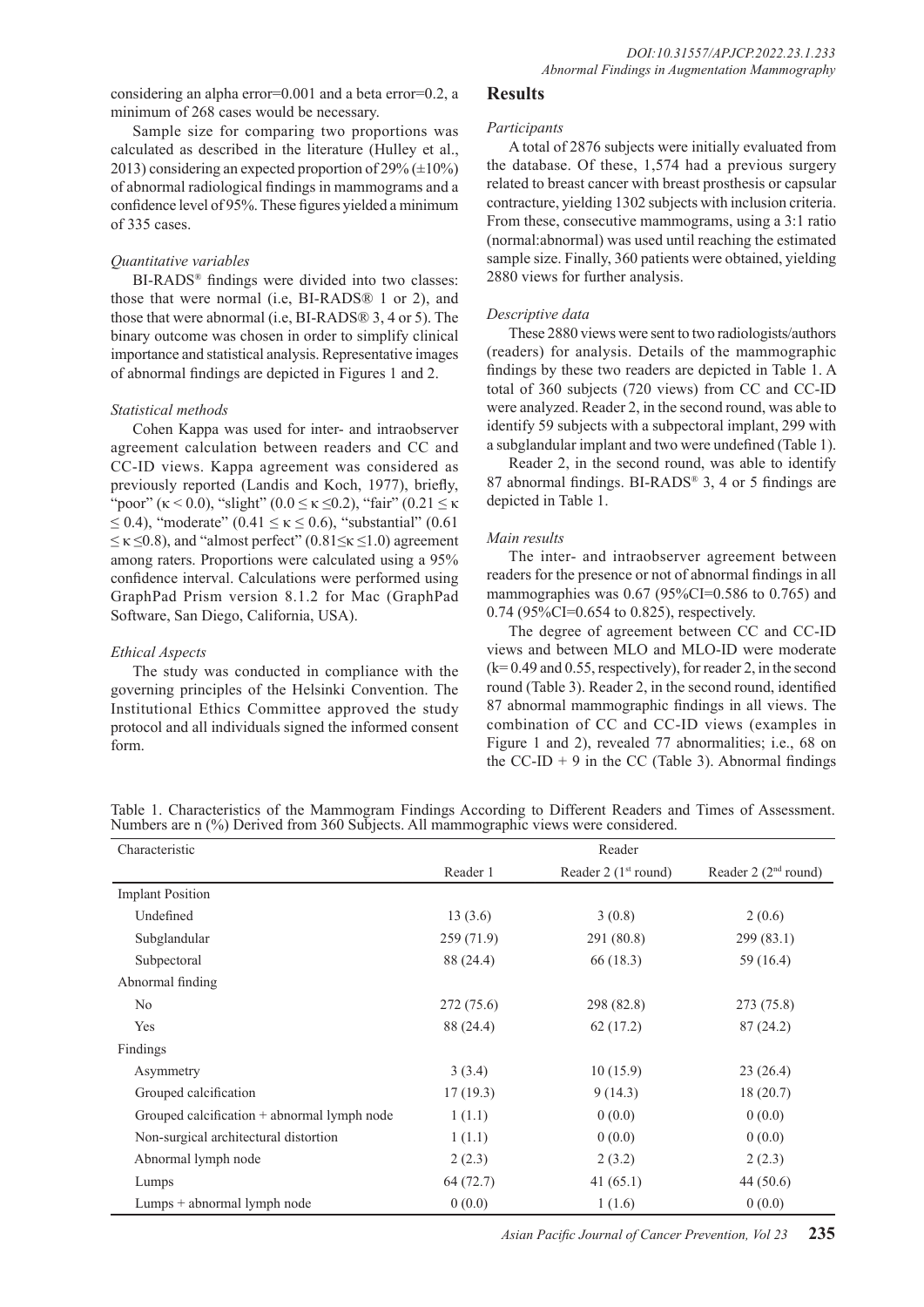#### *Lilian Soares Couto et al*

| Position of the implant | BI-RADS abnormalities, $n$ (%) [95% confidence interval] |                           |                              |  |
|-------------------------|----------------------------------------------------------|---------------------------|------------------------------|--|
|                         | CC.                                                      | $CC$ -ID                  | $n$ (all views) <sup>a</sup> |  |
| Subglandular            | 30(76.9)                                                 | 50(73.5)                  | 68                           |  |
|                         | $[61.7 \text{ to } 87.4]$                                | $[62 \text{ to } 82.6]$   |                              |  |
| Subpectoral             | 8(20.5)                                                  | 17(25)                    | 18                           |  |
|                         | $[10.8 \text{ to } 35.5]$                                | $[16.2 \text{ to } 36.4]$ |                              |  |
| Undefined               | 1(2.6)                                                   | 1(1.5)                    |                              |  |
|                         | $[0.5 \text{ to } 13.2]$                                 | $[0.3 \text{ to } 7.9]$   |                              |  |
| Total <sup>a</sup>      | 39                                                       | 68                        | 87 <sup>a</sup>              |  |

Table 2. Percentage of Abnormal Findings (BI-RADS 3, 4 or 5) Identified by Craniocaudal (CC) and by Craniocaudal + implant Displacement (CC-ID) Views According to the Breast Implant Position. Readings were based according to reader 2 in the 2nd round. Numbers are mammographic views by 360 subjects.

<sup>a</sup>, number of abnormal findings in the study population

Table 3. Mammographic Findings by Reader 2, in 2nd Round, Considering the Right and Left Breast (360 exams), According to Different Views Considered in Craniocaudal and Mediolateral Oblique

| All views, subpectoral, subglandular and undefined |                                     |        |       |  |  |
|----------------------------------------------------|-------------------------------------|--------|-------|--|--|
|                                                    | Craniocaudal + Implant Displacement |        |       |  |  |
| Craniocaudal*                                      | Abnormal                            | Normal | Total |  |  |
| Abnormal                                           | 30                                  | Qа     | 39    |  |  |
| Normal                                             | 38                                  | 283    | 321   |  |  |
| Total                                              | 68a                                 | 292    | 360   |  |  |
|                                                    |                                     |        |       |  |  |
| Mediolateral Oblique + Implant Displacement        |                                     |        |       |  |  |
| Mediolateral<br>oblique**                          | Abnormal                            | Normal | Total |  |  |
| Abnormal                                           | 29                                  | Qb     | 38    |  |  |
| Normal                                             | 28                                  | 294    | 322   |  |  |
| Total                                              | 57 <sub>b</sub>                     | 303    | 360   |  |  |

\*Kappa=0.491 (95%CI= 0.368 to 0.613) SE=0.06; \*\*Kappa=0.554  $(95\%CI = 0.428$  to  $0.68)$  SE=0.06; <sup>a</sup>, Total number of abnormal findings  $= 68 + 9 = 77$  in both views; <sup>b</sup>, Total number of abnormal findings = 57  $+ 9 = 66$  in both views

were observed in 18.8% of the CC-ID views (68 out of 360; 95%CI=15.1% to 23.2%) compared to 10.8% in the CC views (39 out of 360; 95%CI=8% to 14.4%,

k=0.49); in MLO=10.5% (38 out of 360; 95%CI=7.7% to 14.1%) compared to MLO-ID=15.8% (57 out of 360; 95%CI=12.4%-19.9%, k=0.55). The CC-ID was the view that singly identified more abnormal findings (20 out of 87; 23%; 95%CI=15.4% to 32.8%) and the CC was the view that least detected abnormal findings (1 out 87; 95%CI=0.2% to 6.2%).

Among the 77 abnormal findings identified by reader 2 in CC and CC-ID views, only 30 findings (39%; 95%CI=28.8% to 50.1%) were identified in both CC and CC-ID views; 38 (49.3%; 95%CI=38.5% to 60.3%) were only seen in the CC-ID views, while 9 (11.7%; 95%CI= 6.3% to 20.7%) were only seen in the CC (Table 3).

Similar results were seen in the comparison between MLO and MLO-ID. Among the 66 abnormal findings, only 29 (43.9%; 95%CI=32.6% to 55.9%) were identified in both MLO and MLO-ID. The MLO-ID was able to reveal 57 abnormal findings  $(86.4\%; 95\%CI = 76.1\%$ to 92.7%), while the MLO, 57.6%; 95%CI=45.6% to 68.8%). Further details can be seen in Table 3.

From all the lesions identified by reader 2 in the second round (n=87), only one abnormal finding was uniquely viewed in the CC view (1 out of 87,  $1.1\%$ ;  $95\%$ CI= 0.2% to 6.2% - Table 4).

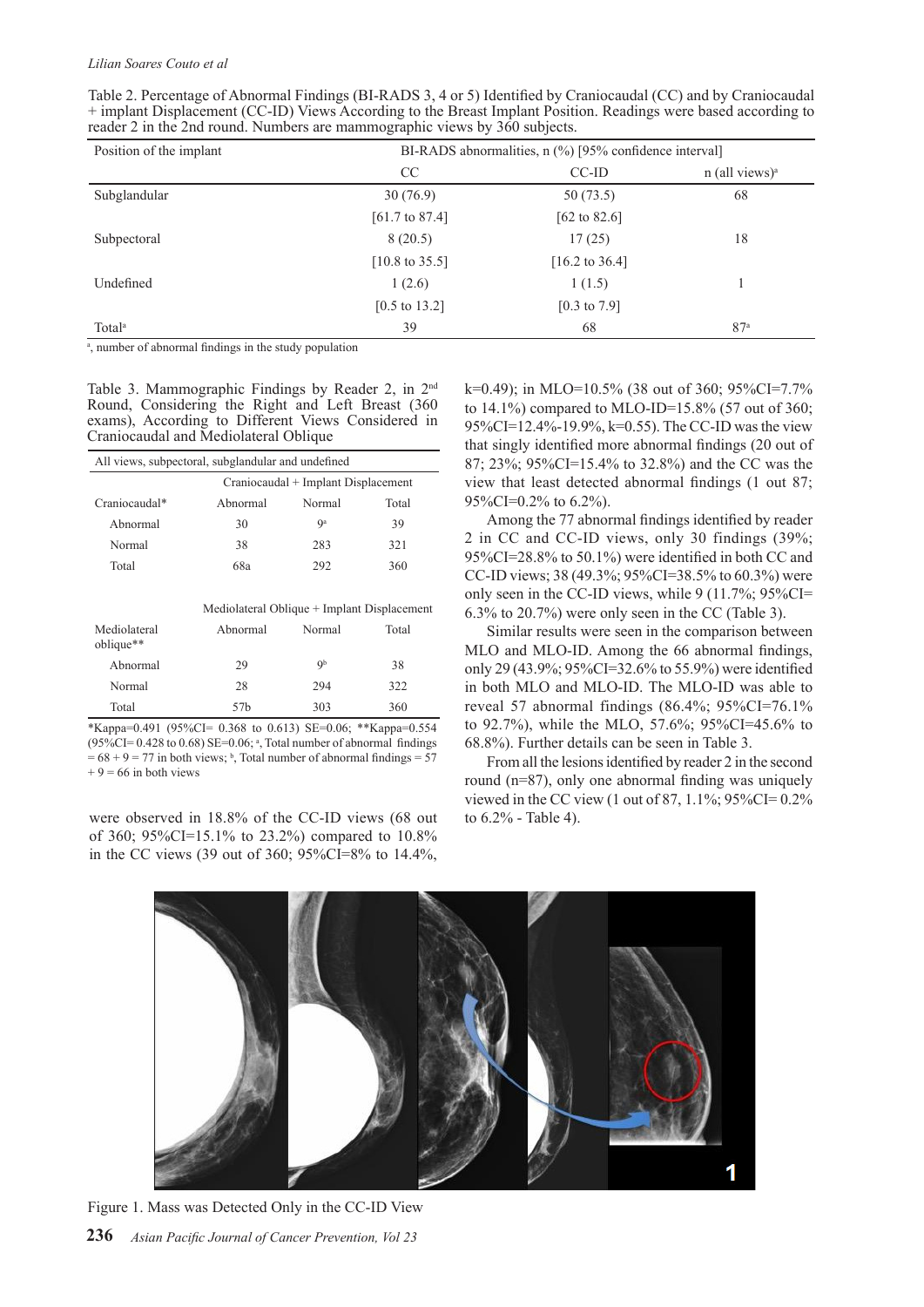*DOI:10.31557/APJCP.2022.23.1.233 Abnormal Findings in Augmentation Mammography*

| Table 4. Number of Lesions Detected in Only One of the Four Views/Projections in 360 Women (720 Breasts) with |  |  |  |
|---------------------------------------------------------------------------------------------------------------|--|--|--|
| <b>Augmentation Implants</b>                                                                                  |  |  |  |

|                       | Lesions detected | Number of lesions detected exclusively in only one view |          |             |            |
|-----------------------|------------------|---------------------------------------------------------|----------|-------------|------------|
|                       | Total            | CC                                                      | CC-ID    | <b>MLO</b>  | MLO-ID     |
|                       |                  | $n$ (%)                                                 | $n$ (%)  | $n$ (%)     | $n$ (%)    |
| Reader 1              | 88               | $3(3.1\%)$                                              | $8(9\%)$ | $4(4.5\%)$  | $6(6.8\%)$ |
| Reader 2, $1st$ round | 62               | $2(3.2\%)$                                              | 8(13%)   | $7(11.2\%)$ | $4(6.4\%)$ |
| Reader 2, $2nd$ round | 87               | $1(1.1\%)$                                              | 20(23%)  | $6(6.0\%)$  | $4(4.6\%)$ |



Figure 2. Grouped Calcifications Detected Only in the ID Views

## **Discussion**

#### *Key results*

Previous studies reported that the CC-ID technique increased the amount of breast tissue visualized, compared with the traditional CC view (Eklund et al., 1988; Sá dos Reis et al., 2020; Silverstein et al., 1990). Herein, we provide the percentage of abnormal findings by obtaining this extra amount of breast tissue. By performing only CC-ID views, only 68 out 77 abnormal findings would be identified, i.e., 11.6% would be missing in the CC-ID, while with the CC view, 50.7% would be missing. Likewise, in the MLO-ID and MLO views, 13.6% and 42.4% would be missing, respectively (Table 3). These data, related to the percentage of missing radiologic findings are new and may be used to support the need to perform additional views, as recommended in the literature (Phes et al., 2017). The degree of agreement for finding an abnormality was moderate  $(k=0.49$  and  $0.55)$  and this figure did not change whether the analysis was performed according to the implant position (data not shown).

The degree of agreement between radiologists was 0.675 (95%CI=0.586 to 0.765), which is similar to the k=0.58 found by Skaane et al. (Skaane et al., 1997). We did not perform a comprehensive analysis between readers in the first and second readings, since a moderate agreement was found. Furthermore, it has been shown by others that there is a wide variation (from 0.36 to 0.82) when such comprehensive comparisons are made (Al-Khawari et al., 2010); our findings are in the same range.

Although many countries follow the American

protocol, which guide to execute the implant displacement maneuver in the two views (CC and MLO), this is not a uniform conduct in many places around the world (Sá dos Reis et al., 2020). In Australia, a recent survey assessed radiologists' current practices with regard to imaging of augmented breasts. For the screening and diagnostic scenarios, full examination with eight incidences was reported by 64% and 59% of respondents, respectively (O'Keefe et al., 2020). Thus, these data reinforce the need to develop evidence-based protocols for women with breast implants. Currently, women with breast augmentation are not guaranteed that they will undergo exams with the lowest radiation dose and maximum breast coverage.

Our data have some limitations. Only two experienced radiologists performed the analyses and we excluded those who had undergone oncologic surgery. No follow-up was done in order to check the outcomes of the abnormal findings; the majority of findings, however, may have no clinical importance, e.g., asymmetry (Table 1). We tried to overcome this problem by combining low (BI-RADS 1 and 2).

The strengths of this study can be seen by the practical aspect of the mammograms. Mammographic positioning was performed by several radiologic technologists and this is closer to the real scenario in clinical practice. We provided an adequate sample size for analysis. Both radiologists were unaware of the outcomes of each case and reader 2 had an interval of 90 days, between the first and second analysis. These methodological aspects may reduce bias.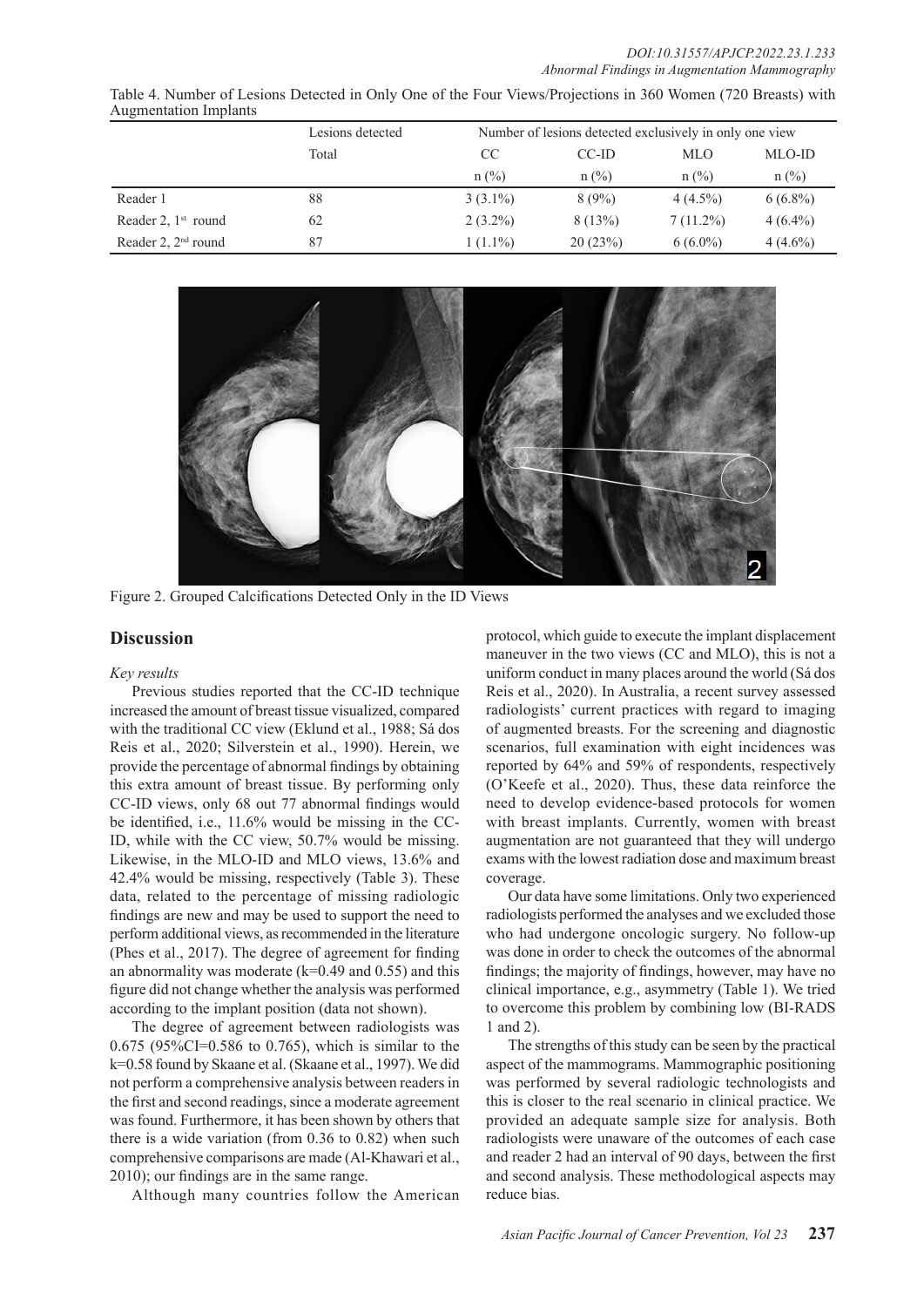#### *Lilian Soares Couto et al*

#### *Interpretation*

Neither the CC nor the CC-ID views were able to identify all 87 abnormalities independently of the position of the implant. Although more abnormal findings were seen in the CC-ID view (Table 3), a clinically important percentage (i.e., almost 12%) of abnormal findings would be missing if only CC-ID views were performed. Outcomes were similar when implant position was analyzed. If only the CC-ID view was performed with subglandular implants, 26.5% would be missing (Table 2). In contrast, in the subpectoral implant cases, 5% would be missing if only CC-ID was performed (Table 2). These data support the NHS recommendation to perform both incidences (Phes et al., 2017). The inter- and intraobserver agreement was "substantial", in both scenarios, which is in accordance with the literature (Skaane et al., 1997).

#### *Generalizability*

Our results may be applied to women without previous surgery for breast cancer and had silicone implants.

In conclusion, we showed that the implant displacement views significantly identified more abnormal findings than the standard views, while a small, but relevant, number of findings was identified by only CC views. This justifies the need for all views. Further studies are necessary to evaluate the cost analysis of these additional mammographic views to identify an abnormal finding and the radiation impact for these patients. If there is any benefit in performing these exams without any view, this work provides objective data of the impact of this choice.

## **Author Contribution Statement**

All authors contributed to the study conception and design. Material preparation and data collection were performed by LSC, RSC, SPB, MVL, JLOCF, LABDU and RFS. Data analysis were performed by RSC, SPB, MVL, JLOCF, LABDU, LRS and RFJ. The first draft of the manuscript was written by LSC, LRS, RFS, RFJ and all authors commented on previous versions of the manuscript. All authors read and approved the final manuscript.

### **Acknowledgments**

#### *Funding statement*

This study was not funded and was performed within the framework of the Lilian Couto's PhD dissertation.

#### *Ethics statement*

The Ethics Committee of Federal University of Goiás, Brazil, approved the study protocol.

#### *Availability of data*

The data that support the findings of this study are available on request from the corresponding author.

#### *Conflict of interest*

The authors declare that they have no competing interests; neither financial nor non-financial interests.

#### **References**

- Abdullah N, Mesurolle B, El-Khoury M, Kao E (2009). Breast imaging reporting and data system lexicon for US: interobserver agreement for assessment of breast masses. *Radiology*, **252**, 665–72.
- Al-Khawari H, Athyal RP, Al-Saeed O, et al (2010). Inter- and intraobserver variation between radiologists in the detection of abnormal parenchymal lung changes on high-resolution computed tomography. *Ann Saudi Med*, **30**,129–33.
- American College of Radiology (2013). ACR BI-RADS Atlas: Breast Imaging Reporting and Data System; Mammography, Ultrasound, Magnetic Resonance Imaging, Follow-up and Outcome Monitoring, Data Dictionary.
- American Society of Plastic Surgeons (2019). National Plastic Surgery Statistics. Available at: https://www.plasticsurgery. org/documents/News/Statistics/2019/plastic-surgerystatistics-report-2019.pdf. Accessed 19 August 2021.
- Committee Practice Parameters Breast Imaging of the ACR Commission on Breast Imaging (2018). ACR Practice Parameter For The Performance Of Screening and Diagnostic Mammography. Available at: https://www.acr. org/-/media/ACR/Files/Practice-Parameters/Screen-Diag-Mammo.pdf?la=en. Accessed 17 August 2021.
- Couto LS, Freitas-Junior R, Correa RS, et al (2019). Mean glandular dose in digital mammography in women with breast implants. *J Radiol Prot*, **39**, 498–510.
- Eklund GW, Busby RC, Miller SH, Job JS (1988). Improved imaging of the augmented breast. *AJR Am J Roentgenol*, **151**, 469–73.
- Hulley SB, Cummings SR, Browner WS, Grady D, Newman TB (2013). Estimating sample size and power. In "Designing Clinical Research: An Epidemiologic Approach", Eds Hulley SB, Cummings SR, Browner WS, Grady D and Newman TB. Lippincott Williams & Wilkins. pp 55–83.
- International Agency for Research on Cancer (2021). Breast cancer screening / IARC Working Group on the Evaluation of Cancer-Preventive Interventions, 2014 - 2nd edition. Available at: https://publications.iarc.fr/Book-And-Report-Series/Iarc-Handbooks-Of-Cancer-Prevention/Breast-Cancer-Screening-2016. Accessed 03 March 2021.
- International Atomic Energy Agency (2011). Quality Assurance Program for Digital Mammography. IAEA, Human Health Series No. 17, Vienna, International Atomic Energy Agency.
- Landis JR, Koch GG (1977). The measurement of observer agreement for categorical data. *Biometrics*, **33**,159–74.
- Lazarus E, Mainiero MB, Schepps B, Koelliker SL, Livingston LS (2006). BI-RADS lexicon for US and mammography: interobserver variability and positive predictive value. *Radiology*, **239**, 385–91.
- Lee AY, Wisner DJ, Aminololama-Shakeri S, et al (2017). Inter-reader Variability in the Use of BI-RADS Descriptors for Suspicious Findings on Diagnostic Mammography: A Multi-institution Study of 10 Academic Radiologists. *Acad Radiol*, **24**, 60-6.
- Masroor I, Rasool M, Saeed SA, Sohail S (2016). To asses interand intra-observer variability for breast density and BIRADS assessment categories in mammographic reporting. *J Pak Med Assoc*, **66**, 194–7.
- Miglioretti DL, Rutter CM, Geller BM, et al (2004). Effect of breast augmentation on the accuracy of mammography and cancer characteristics. *JAMA,* **291**, 442–50.
- Noels EC, Lapid O, Lindeman JHN, Bastiaannet E (2015). Breast implants and the risk of breast cancer: a meta-analysis of cohort studies. *Aesthet Surg J*, **35**, 55–62.
- O'Keefe JR, Wilkinson JM, Spuur KM (2020). Current practice in mammographic imaging of the augmented breast in